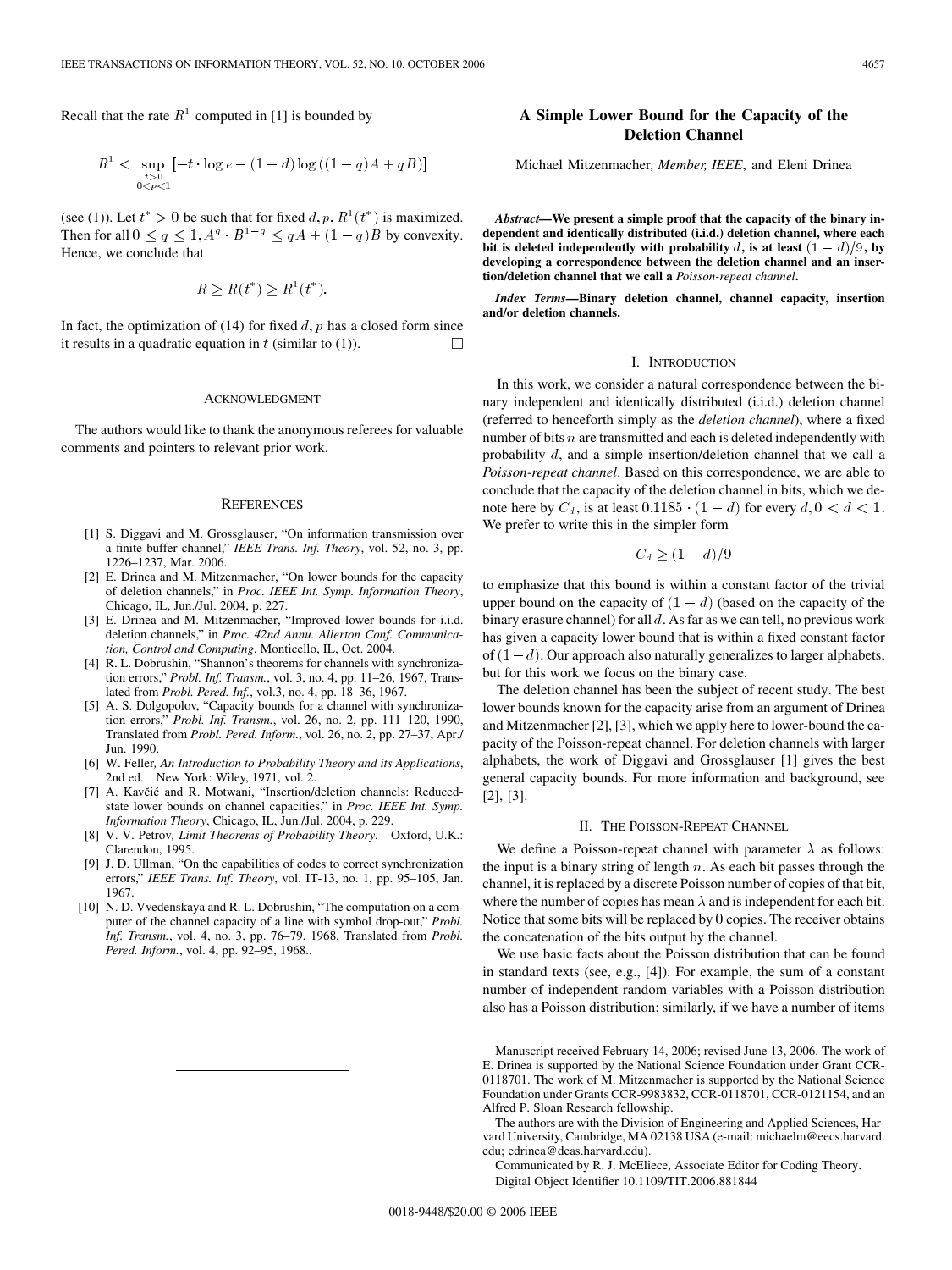<span id="page-1-0"></span>X given by a Poisson distribution with mean  $\lambda$ , and each item is independently deleted with probability  $d$ , the number of remaining items  $Y$ is given by a Poisson distribution with mean  $\lambda(1 - d)$ .

# III. THE POISSON-REPEAT CHANNEL AND THE DELETION CHANNEL

We present two ways of deriving a correspondence between the deletion channel and the Poisson-repeat channel. The first gives a *deterministic* correspondence that provides useful intuition. The second gives a *randomized* correspondence that makes the analysis much easier and cleaner for deriving our result. These correspondences are based on the following idea: transmitting a codeword through a Poisson-repeat channel can be mimicked by a deletion channel by repeating the codeword bits an appropriate number of times.

Let  $s = 1-d$  be the probability a bit successfully arrives. For our deterministic correspondence, temporarily assume that  $1/s$  is an integer. A natural idea is to take a message that we want to send and replace each bit with  $1/s$  copies of the bit, because then the expected number of copies that make it through the deletion channel is 1. If exactly one copy of each bit did make it through the channel, we would obtain the original message. Of course, the deletion channel is not so kind. Instead, each successive block of  $1/s$  bits will yield  $B(1/s, s)$  bits at the receiver, where  $B(t, p)$  is a binomial random variable corresponding to t trials with success probability p. As s goes to 0,  $B(1/s, s)$  converges to a Poisson random variable with mean *l*. That is, each bit in the original message yields a number of copies that is approximately distributed as a Poisson random variable.

This naturally gives a connection to the Poisson-repeat channel. Suppose that we have a codebook and a decoding scheme for the Poissonrepeat channel, with codewords of length  $m = ns$ . A corresponding codebook for the deletion channel can be obtained by taking each codeword for the Poisson-repeat channel and replacing each bit with  $1/s$ copies. Now, after passing a derived codeword through the deletion channel, each bit in the original codebook yields a number of copies that is approximately Poisson distributed with mean 1, and hence we can simply apply the decoding scheme for the Poisson-repeat channel to determine the original codeword from the codebook for the Poissonrepeat channel. If we have a lower bound  $L_1$  on the capacity of the Poisson-repeat channel with parameter 1, we should obtain a lower bound of approximately  $L_1s = L_1(1 - d)$  for the deletion channel. When  $1/s$  is not an integer we may use blocks of  $\lceil 1/s \rceil$  bits; this just slightly changes the mean associated with the Poisson-repeat channel. While this is a reasonable and functional approach that can be made to yield an appropriate asymptotic result, it requires some care in dealing with the convergence issues to handle the asymptotics appropriately.

Armed with this intuition, we can greatly simplify the argument by considering a somewhat less natural but quite useful randomized correspondence. Again, we consider a codebook and decoding scheme for the Poisson-repeat channel with  $m$ -bit inputs. However, instead of replacing each bit in a codeword with *exactly*  $1/s$  copies of the same bit to obtain a codeword for the deletion channel, we now independently replace each bit with a *random* number of copies, according to a Poisson random variable with mean  $1/s$ . As a result, the number of copies of a bit that arrive at the receiver has exactly a Poisson distribution with mean 1, and the number of copies is independent for each bit. Therefore, we can directly apply the decoding algorithm for the Poisson-repeat channel when decoding to determine the original codeword from the codebook for the Poisson-repeat channel. A visualization of this correspondence is given in Fig. 1.

The one potential problem with this correspondence is that now the number of bits to be transmitted over the deletion channel is not fixed, but random, potentially violating our definition for the deletion channel. The sender therefore determines what to send by performing the replacements as described above, but only sends the resulting



Fig. 1. We expand a Poisson-repeat codeword by replacing each bit with a channel<br>Poisson-distributed number of copies with mean  $1/(1-d)$  to obtain a codeword<br>Poisson-distributed number of copies with mean  $1/(1-d)$  to obtain a codeword for the deletion channel. Transferring this derived codeword through a deletion channel with deletion probability  $d$  is equivalent to transferring the original codeword through a Poisson-repeat channel with parameter 1; this equivalence yields the capacity lower bound.

sequence through the deletion channel if it has exactly  $n = \lfloor m/s \rfloor$ bits; otherwise, the replacement procedure is repeated until  $n$  bits are obtained. A simple application of Stirling's formula (again, see [\[4\]](#page-0-0)) shows that the probability that  $n$  bits are obtained on each trial is  $\Theta(1/\sqrt{n})$ . Specifically, letting X be the number of bits obtained, we<br>have<br> $\mathbf{Pr}(X = n) = \frac{e^{-m/s} (m/s)^n}{n}$ have

$$
\begin{aligned} \mathbf{Pr}(X=n) &= \frac{e^{-m/s}(m/s)^n}{n!} \\ &= \frac{e^{-m/s}(m/s)^n}{\sqrt{2\pi n}n^n e^{-n}(1+o(1))} \\ &= \frac{e^{n-m/s}(m/ns)^n}{\sqrt{2\pi n}}(1-o(1)) \end{aligned}
$$

which is  $\Theta(1/\sqrt{n})$  when  $n = \lceil m/s \rceil$ . Hence, on average the replacement procedure would have to be repeated  $\Theta(\sqrt{n})$  times.

Because the length of the string sent through the deletion channel is now fixed to be  $n$ , the numbers of copies of each bit obtained by the receiver are not independent; there is some very slight dependence. To see that this dependence does not substantially change the error probability of the decoding, we handle this dependence explicitly. Suppose that we could provide a variable number of input bits to the deletion channel, so the replacement followed by the passage through the deletion channel exactly mimicked the Poisson-repeat channel. Let  $X$  be the resulting input length. Also, let  $\mathcal F$  be the event that the decoder fails to decode successfully for the Poisson-repeat channel. Then the probability of failure for the deletion channel with the restriction on the input length is just

$$
\mathbf{Pr}(\mathcal{F} | X = n) = \frac{\mathbf{Pr}(\mathcal{F} \cap (X = n))}{\mathbf{Pr}(X = n)}
$$

$$
\leq \frac{\mathbf{Pr}(\mathcal{F})}{\mathbf{Pr}(X = n)}.
$$

As we have already stated,  $\mathbf{Pr}(X = n) = \Theta(1/\sqrt{n})$ , so as long as  $\Pr(\mathcal{F})$  is super-polynomially small in *n*, the decoding is successful with high probability even when the input length for the deletion channel is fixed. With this caveat, we find that  $C_d \ge L_1 s = L_1(1-d)$ .

Although this argument gives a randomized process for determining what to send through the deletion channel, via standard arguments, it implies the existence of a fixed set of codewords of length  $n$  for the deletion channel that could be used in place of the random generating process.

Notice that by replacing each bit in the codeword with a random number of copies that is distributed according to a Poisson distribution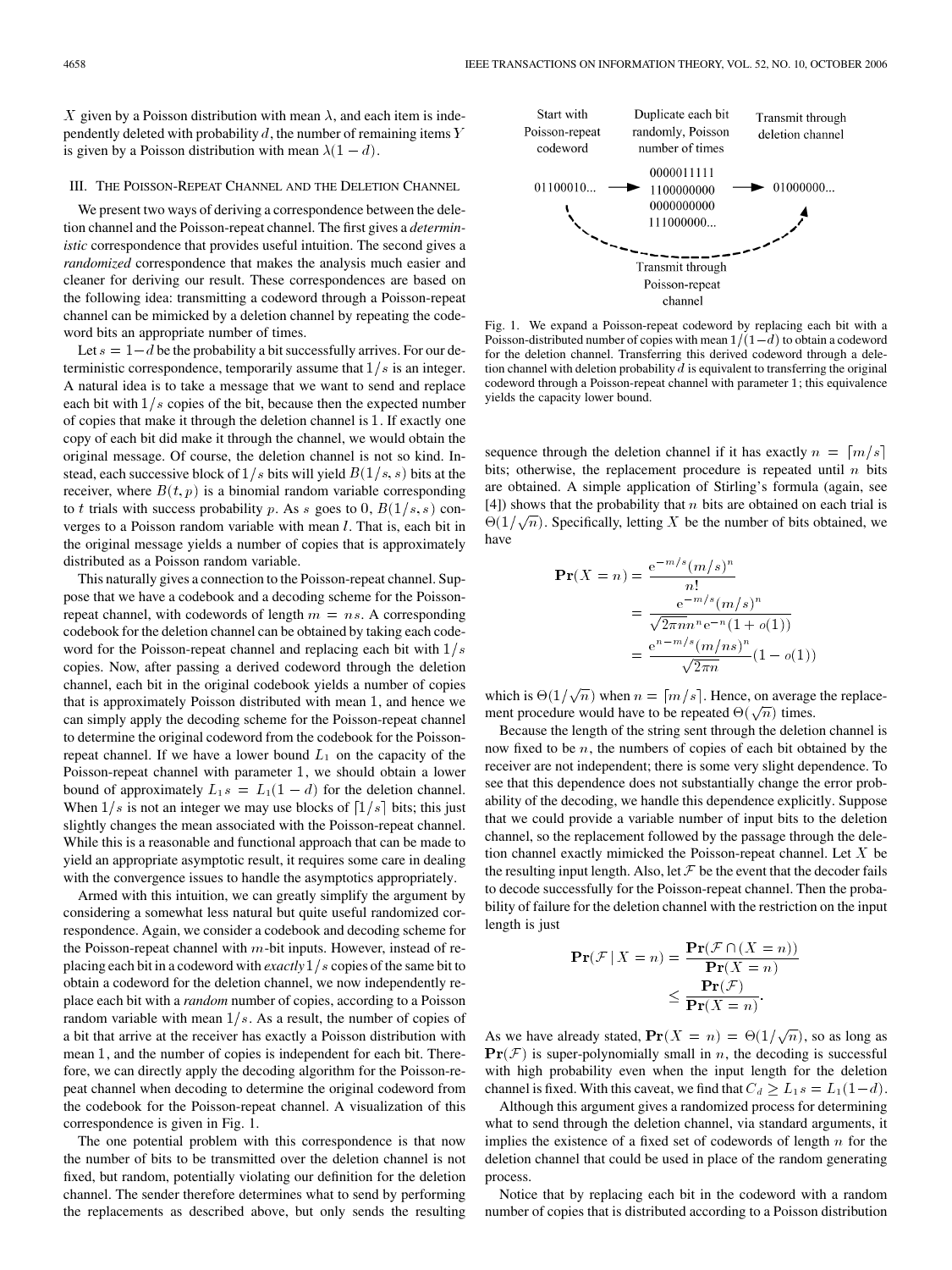with mean  $\lambda/s$  for some constant  $\lambda$ , if we find a lower bound  $L_{\lambda}$  on the capacity of a Poisson-repeat channel with parameter  $\lambda$ , we can repeat the argument above to obtain a lower bound of  $C_d \geq L_{\lambda}(1 - d)/\lambda$ .

To conclude, we formalize our results with the following statement, which follows from our discussion.

*Theorem 1:* Suppose that for some constant  $\lambda$  there exists a family of codes for the Poisson-repeat channel with parameter  $\lambda$  such that on  $m$ -bit inputs, the corresponding code has  $c(m)$  codewords and error probability  $f(m)$ . Then for any constant d with  $0 < d < 1$ , there exists a family of codes for the deletion channel with deletion probability d such that on  $\lceil \lambda m/(1 - d) \rceil$ -bit inputs, the corresponding code has  $O(c(m))$  codewords and error probability  $O(\sqrt{m}f(m))$ .

#### IV. THE CAPACITY OF THE POISSON-REPEAT CHANNEL

While it seems obvious that the Poisson-repeat channel with parameter 1 has a capacity bounded away from 0, until recently there has not been a general approach for obtaining provable lower bounds on the capacity of specific insertion/deletion channels. We derive a lower bound using the "jigsaw-puzzle" decoding approach for insertion/deletion channels described in [\[3\]](#page-0-0). This approach gives a lower bound for capacity in terms of a summation that can be evaluated numerically. Error bounds derived via this approach show that the probability of decoding error is super-polynomially small in  $n$ , as required by the argument of [Section III](#page-1-0). We emphasize that jigsaw-puzzle decoding is essentially just a variation of the standard Shannon-style argument; the challenge is in determining the appropriate typical codewords and the typical received sequences for each codeword for this type of channel.

We describe how we utilize the approach of [\[3\]](#page-0-0) in the Appendix, and provide just a brief overview here. We consider random codebooks, where codewords are generated by laying out successive alternating blocks of zeroes and ones, until the desired codeword length  $n$  is reached. The length of each block is independently determined by some fixed distribution  $P$ , satisfying some minimal properties. We consider channels where each bit is independently replaced by a random number of copies of the same bit, with the number of copies given by a distribution  $G$ , again satisfying some minimal properties. We note that it is sufficient, for example, for  $G$  to have a tail that decreases at least geometrically fast, and the Poisson distribution has this property. Zero copies of a bit corresponds to a deletion. The Poisson-repeat channel fits this channel model.

Given  $P$  and  $G$ , there is an expression that gives a lower bound for the capacity of the channel; this expression is complex, but can be evaluated numerically. It is not clear how to optimize the choice for  $P$ ; however, in previous work on deletion channels, codes based on random codebooks selected according to a first-order Markov chain, where each symbol is the same as the previous one with probability  $p$ , have performed well. Equivalently, codebooks are constructed by laying out alternating blocks of zeroes and ones, where the length of each block is geometrically distributed with mean  $1/(1 - p)$  for some p. (The case  $p = 1/2$  corresponds to codewords chosen uniformly at random.) We have found the optimal value of  $p$  to two decimal places to maximize the resulting lower bound. Our current estimate gives  $L_1 > 0.1171$ using  $p = 0.87$ .

We also used this approach to find the capacity for the Poisson-repeat channel with parameter  $\lambda$  for various  $\lambda$ , in order to find the value  $\lambda$ that maximizes the lower bound  $L_{\lambda}(1 - d)/\lambda$ . The best lower bound on the ratio  $L_{\lambda}/\lambda$  that we have found is at  $\lambda = 1.79$  using  $p = 0.77$ , with  $L_{1.79}/1.79>0.1185$ . Again, we prefer to more succinctly and conveniently say that  $C_d \geq (1-d)/9$ . Since insertions appear easier to handle than deletions (e.g., see the results in [\[3\]\)](#page-0-0), it is perhaps natural that a Poisson-repeat channel which on average yields slightly more

than one copy of each transmitted bit can allow higher transmission rates.

It is worth contrasting this result with the bounds reported in [\[2\]](#page-0-0), [\[3\],](#page-0-0) which give the best current lower bounds on the capacity of the deletion channel for specific rates. While for low values of  $d$  the lower bound we have derived here is far from optimal, it is very close to the reported bound for large d, being slightly smaller than the reported bound for  $d = 0.9$  and slightly larger than the reported bound for  $d = 0.95$  in [\[3\].](#page-0-0) This is perhaps not surprising, since fundamentally the results use the same underlying approach. We emphasize what is interesting about this result, in contrast to [\[2\]](#page-0-0), [\[3\]](#page-0-0), is that here our argument gives a very simple expression for the capacity lower bound, good for all values of  $d$ , based on a reduction argument. The approach of [\[3\],](#page-0-0) in contrast, gives a method for calculating a specific lower bound given a specific value of  $d$ . This calculation can be quite time-consuming as  $d$  approaches 1, as it involves considering bit sequences on the order of length  $1/(1 - d)$ .

### V. CONCLUSION

We have demonstrated a connection between deletion channels and Poisson-repeat channels, and specifically with the Poisson-repeat channel with parameter 1. We have used this connection to provide a capacity result, showing that the capacity of the deletion channel with parameter d is within a constant factor of  $1 - d$ , the capacity of the erasure channel with parameter  $d$ . This connection could also be possibly used constructively to give an efficient algorithm: an algorithm for encoding and decoding on a Poisson-repeat channel would immediately give a corresponding algorithm for the deletion channel. We believe that the approach of mapping one channel to another via a randomized encoding may prove useful more generally for proving bounds on insertion/deletion channels.

It is interesting to consider whether our argument might be asymptotically tight. That is, perhaps there exists some constant  $\lambda$  such that the capacity  $C_{\lambda}$  of the Poisson-repeat channel with parameter  $\lambda$  and the capacity  $C_d$  of the deletion channel with deletion probability d satisfy

$$
\lim_{d \to 1} C_d/(1-d) = C_{\lambda}/\lambda.
$$

More generally, it would be interesting to obtain some insight into the behavior of the function  $C_d/(1 - d)$ , both for the binary alphabet and for more general alphabets.

## **APPENDIX**

We summarize the framework [\[2\], \[3\]](#page-0-0), following the notation in these works, to explain our calculations to lower-bound the capacity of Poisson-repeat channels. The lower bounds are based on an analysis of random codebooks, where codewords are generated by laying out successive alternating blocks of zeroes and ones, until the desired codeword length  $n$  is reached. The length of each block is independently determined by some fixed distribution  $P$ , with  $P_j$  being the probability that the block has length  $j$ . For our result, we use block lengths that are geometrically distributed, or equivalently, our codewords are generated by a first-order Markov chain.

We may think of the received string as also consisting of alternating blocks of zeroes and ones, with block lengths being given by a distribution  $P$  depending on P, and  $P_k$  being the probability that a block has length  $k$ . A block of length  $k$  in the received sequence arises from a group of one or more blocks from the transmitted codeword. Specifically, a block S in the received sequence is associated with the following blocks in the transmitted codeword: the block the first bit of S was derived from, and all consecutive blocks up to but not including the block the first bit of the block after S was derived from. The ordered sequence of lengths of this group of blocks in the codeword is called the *type* of the block in the received sequence. For geometrically